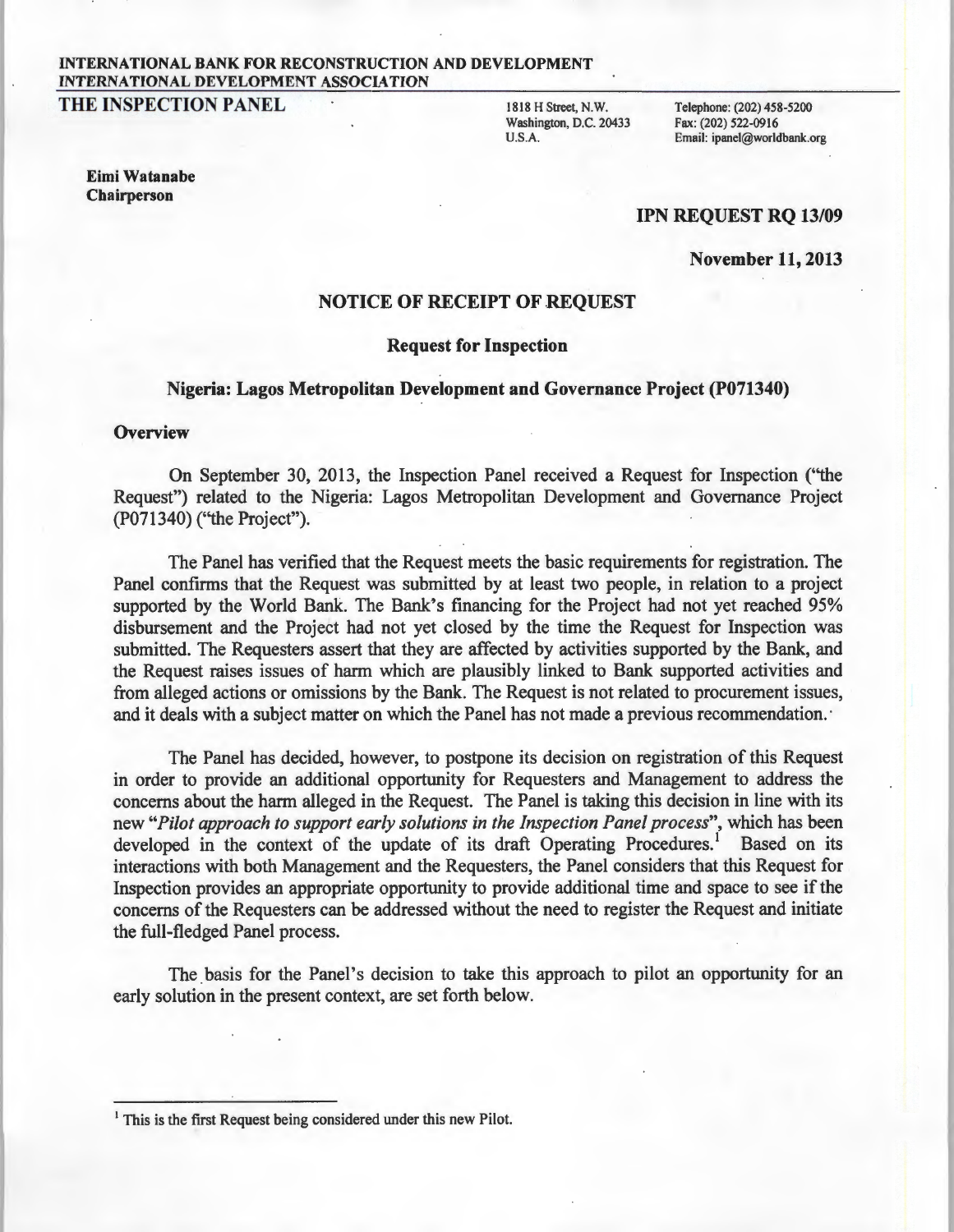#### **The Request for Inspection**

The Request was sent by a civil society organization based in Lagos on behalf of *"individuals, families and groups living in the Badia area of Lagos State."* The Requesters asked that their identities remain undisclosed. The Requesters allege that the Project has caused further *"impoverishment anq insecurity"* of Badia residents, a vulnerable slum community in Lagos, as a result of evictions that have occurred under the Project *"without prior consultation, notice, compensation or resettlement."* 

# **The Project**

The Project is a Specific Investment Credit approved by the Board on July 6, 2006, and restructured in July 2011. At the time of the receipt of the Request for Inspection, the Project had not yet closed and the disbursement rate was at 58.22%.

According to the Project Appraisal Document ("the PAD"), the Project objective is *"to increase sustainable access to basic urban services in Lagos through carrying out of investments in critical infrastructure."* The Project has three Components: i) infrastructure (including upgrading of infrastructure, drainage, and solid waste); ii) public governance and capacity building; and iii) urban policy and project coordination.

The first component is of relevance to the Requester's claims. It covers activities such as an infrastructure upgrading program in nine of the largest slums identified in 1995, including Badia, and development of a long-term technical solution to flooding under the Drainage subcomponent. The PAD states that two Safeguard Policies are triggered in the context of this Project, the policies on Environmental Assessment and Involuntary Resettlement.

The Financing Agreement for the Project requires that the Project Implementing Entity (the Lagos State Government) carry out the city wide upgrading programs in accordance with acceptable principles including those of the Resettlement Action Plan ("the RAP"). It adds that such principles include that: i) involuntary resettlement would be avoided where feasible; ii) where this is not feasible, displaced persons should be meaningfully consulted and should have opportunities to participate in planning and implementing resettlement programs; and, iii) displaced persons should be assisted in their efforts to improve their livelihoods and standards of living or at least to restore them, in real terms, to pre-displacement levels.

#### **Concerns raised in the Request**

The Requesters believe that they have suffered serious harm as a result of actions and omissions of the World Bank. They· state that the Bank is *"clearly obliged to ensure that the project is implemented in accordance with its own Operational Policies and to hold Lagos State to its commitments under the LMDGP Project Agreement."* 

More specifically, the Requesters state that on March 6, 2012, over 100 structures in Badia were demolished to make way for the construction of a drainage canal built under the Project. The Requesters add that again on February 23, 2013, hundreds of structures were demolished in the area of Badia immediately adjoining the newly constructed canal, forcefully

2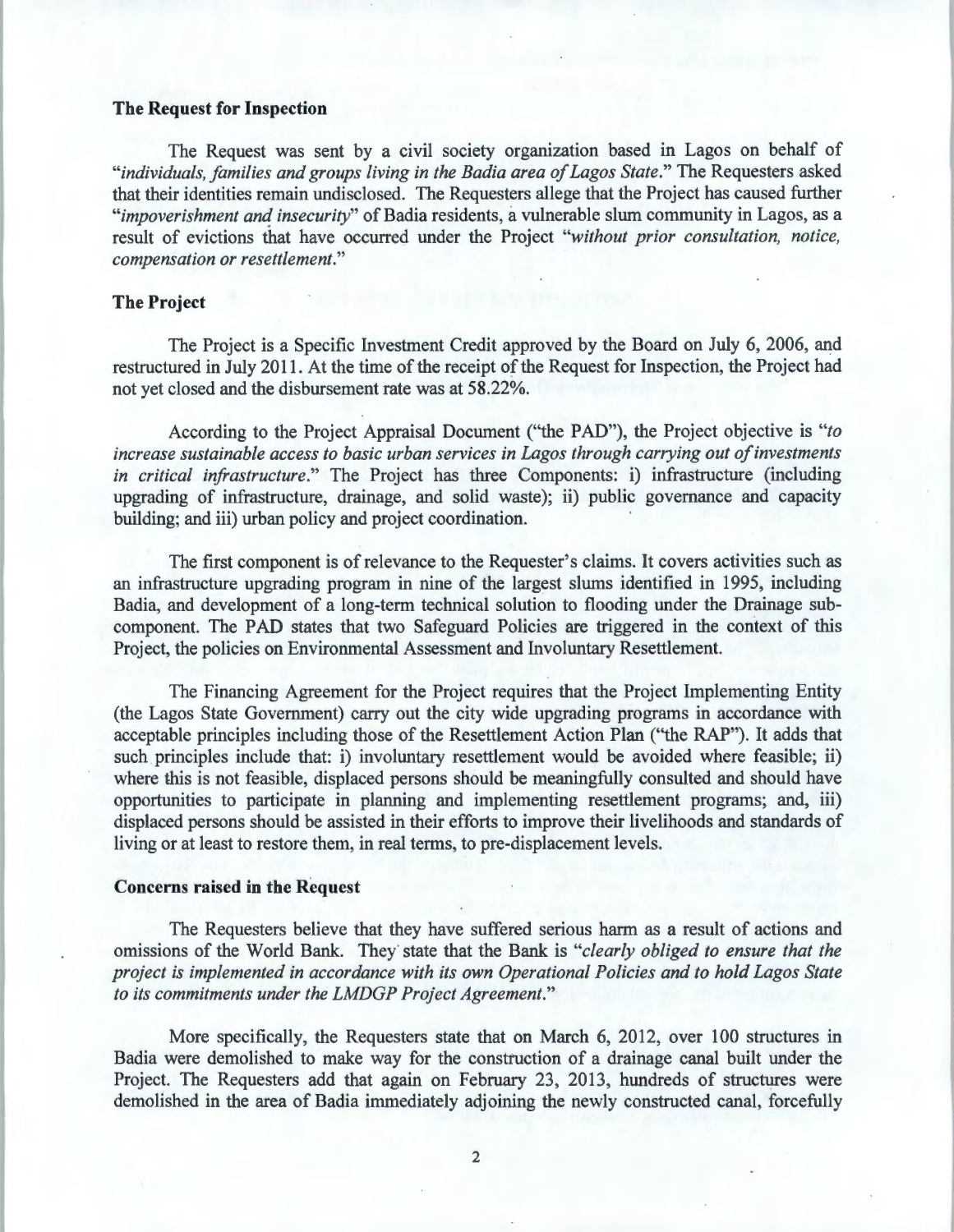evicting about 9,000 of the Project's intended beneficiaries. According to the Requesters, both incidences occurred without prior consultation, notice, compensation or resettlement. The Requesters claim that the evictions and demolitions have resulted in their further impoverishment.

The Requesters state that on December 2012 a retroactive resettlement action plan was completed and provided *"minimal financial assistance to 124 Project Affected Persons displaced during the March 2012 forced eviction, the sums were insufficient to offset the harms suffered, especially in light or the delay of nearly nine months."* They add that since February 23, 2013, no relief or emergency aid measures have been undertaken to mitigate the extreme suffering of thousands of affected persons. The Request refers to a number of interactions in which these concerns have been raised with World Bank representatives from March 2012 to July 2013.

### **Piloting an opportunity for an early solution**

At the time the Panel received the Request for Inspection, the Requesters informed the Panel that their key concern was to ensure that Resettlement Action Plan(s) relating to the evictions noted in their Request would be finalized, funded and properly implemented to address the concerns of the affected people in Lagos, in accordance with Bank Policy on Involuntary Resettlement and Bank Supervision policy.

Following receipt of the Request, and per its practice, the Panel met with Bank Management to be briefed on the background of the Project and any proposed actions by Management in response to the concerns raised. During the meeting, Management described several actions and commitments by the Bank and the authorities. The Panel subsequently informed the Requesters of the indications from Management regarding actions to address their concerns, and about the potential applicability of the new pilot approach to foster early solutions. The Requesters indicated their interest in exploring this possible avenue, and in receiving a written statement of these actions and commitments.

On October 31, 2013, and in line with the new Pilot approach, Bank Management provided to the Panel a written note of Actions Proposed by Bank Management to address the concerns of the Requesters, including an anticipated timeline. This written note is attached to this Notice as Annex 1. Subsequently, and taking into consideration the actions proposed by Management, the Requesters have informed the Panel that they are prepared to follow the Pilot approach to provide an opportunity to resolve their concerns in light of the actions and commitments indicated by Management.

In this regard, the Requesters have also asked the Panel to mention three important questions in which they ask for documents and information that they believe are needed for effective engagement and dialogue. The Panel has referred these requests to Management. They are for: a copy of the 2012 RAP after the demolition/forced eviction in March 2012; a copy of the most recent revision of the 2013 RAP (or addendum to the 2012 RAP as was originally indicated), along with related documents; and clarification about the timetable for the setting up of the grievance mechanism with reference to certain deadlines identified in the Management proposed actions. In this latter regard, the Requesters indicate that they expect no fewer than 350 persons who feel that they were wrongfully left off the final list to be submitting grievances.

3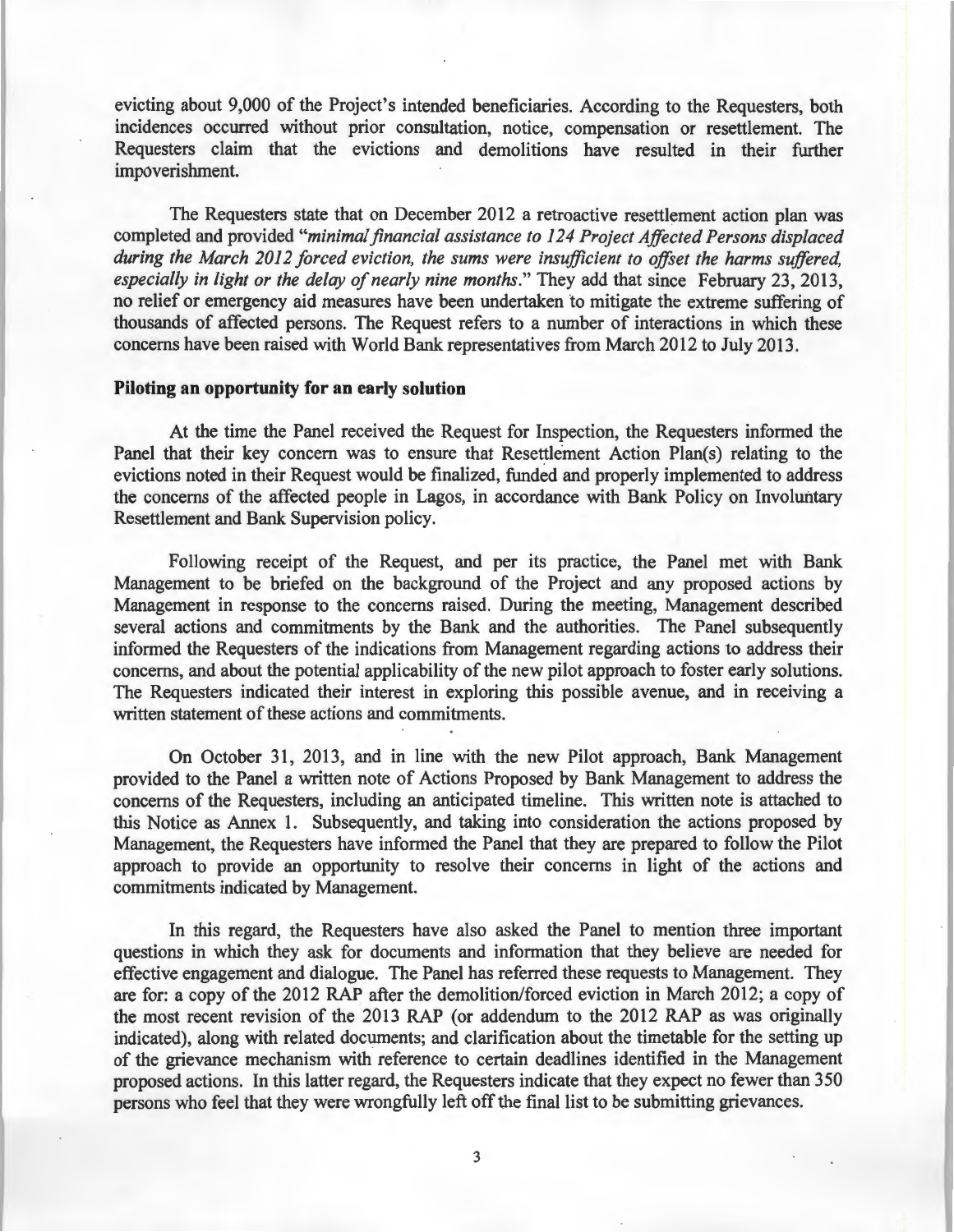In light of the above, the Panel has decided to postpone its decision on Registration to provide an opportunity for an early resolution of the concerns of the Requesters under the Pilot. In accordance with the steps set out in the Pilot approach, the Panel will ask the Requesters and Management to engage in dialogue directly on these matters, and to keep it updated on progress in addressing the concerns of the Requesters. Also, in line with the Pilot approach, the Requesters have the right at any time to indicate that they are not satisfied and would like the Panel to register their Request.

Not later than three months following the date of submission of this Notice, the Panel will review the situation. If the Requesters are satisfied that their concerns are being successfully addressed, and they so inform the Panel in writing, the Panel will not register the Request, and will issue a Notice of Non-Registration. Otherwise, to be able to inform its judgment on whether to close the matter or register the Request, the Panel may visit the Requesters and the project area to have direct discussions. If the Panel decides to register the Request according to its normal process, it will outline the process undertaken to that point as well as the basis for registering in the Notice of Registration sent to the Board and Management.

The Panel is providing this Notice to the Board to explain the basis for adopting this approach to postpone its decision on registration of the Request, and providing this additional opportunity for Management and Requesters to address the concerns of harm alleged in the Request.

The Request has been assigned IPN Request Number RO 13/09.

Eini Wormbe

Mr. Jim Yang Kim, President International Development Association

The Executive Directors and Alternates International Development Association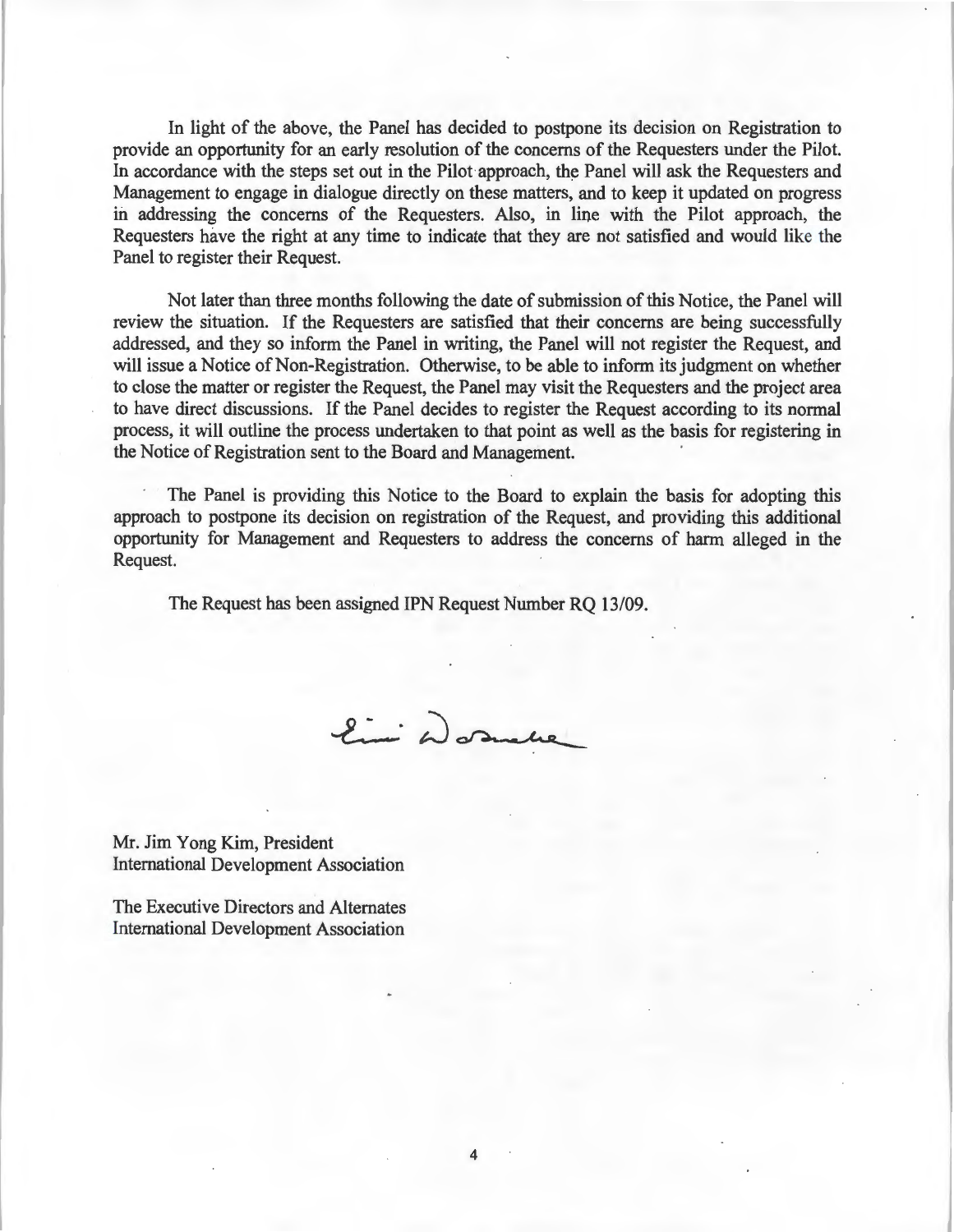#### **Annex 1**

## **Nigeria -Lagos Metropolitan Development and Governance Project**

### **Actions proposed by Bank Management**

#### **Purpose of the Memo**

1. The Purpose of this memo is to outline Bank Management's past and proposed actions to address concerns expressed in the request for inspection of the Nigeria - Lagos Metropolitan Development and Governance Project dated September 30, 2013. This information is for the consideration of the Bank's Inspection Panel for the application of the Early Resolution Pilot procedure, agreed between the Panel and Management.

#### **Summary of the harm alleged in the Request**

2. The Requesters state that they are representing communities which have been adversely affected by the following events during implementation of the LMDGP:

*"On March 6, 2012, without prior consultation, notice, compensation or resettlement, Lagos State Government demolished over 100 structures in Badia to make way for the construction of a drainage canal built under the LMDGP. Some homes were set on fire in*  the middle of the night; the others were demolished the following morning."

*"On February 23, 2013, without prior consultation, notice, compensation, or resettlement, Lagos State Government demolished hundreds of structures in the area of Badia immediately adjoining the newly constructed canal, forcefully evicting an estimated 9,000 Badia residents, the intended beneficiaries ofthe LMDGP. "* 

3. The requesters state that efforts by the Government to mitigate the impacts of the cited events have been insufficient to date:

*"While a retroactive Resettlement Action Plan (RAP) completed in December 2012 provided minimal financial assistance to 124 Project Affected Persons displaced during the March 2012 forced eviction, the sums were insufficient to offset the harms suffered, especially in light or the delay of nearly nine months. Since the February 23, 2013, no relief or emergency aid measures have been undertaken to mitigate the present and extreme suffering of thousands of affected persons.* "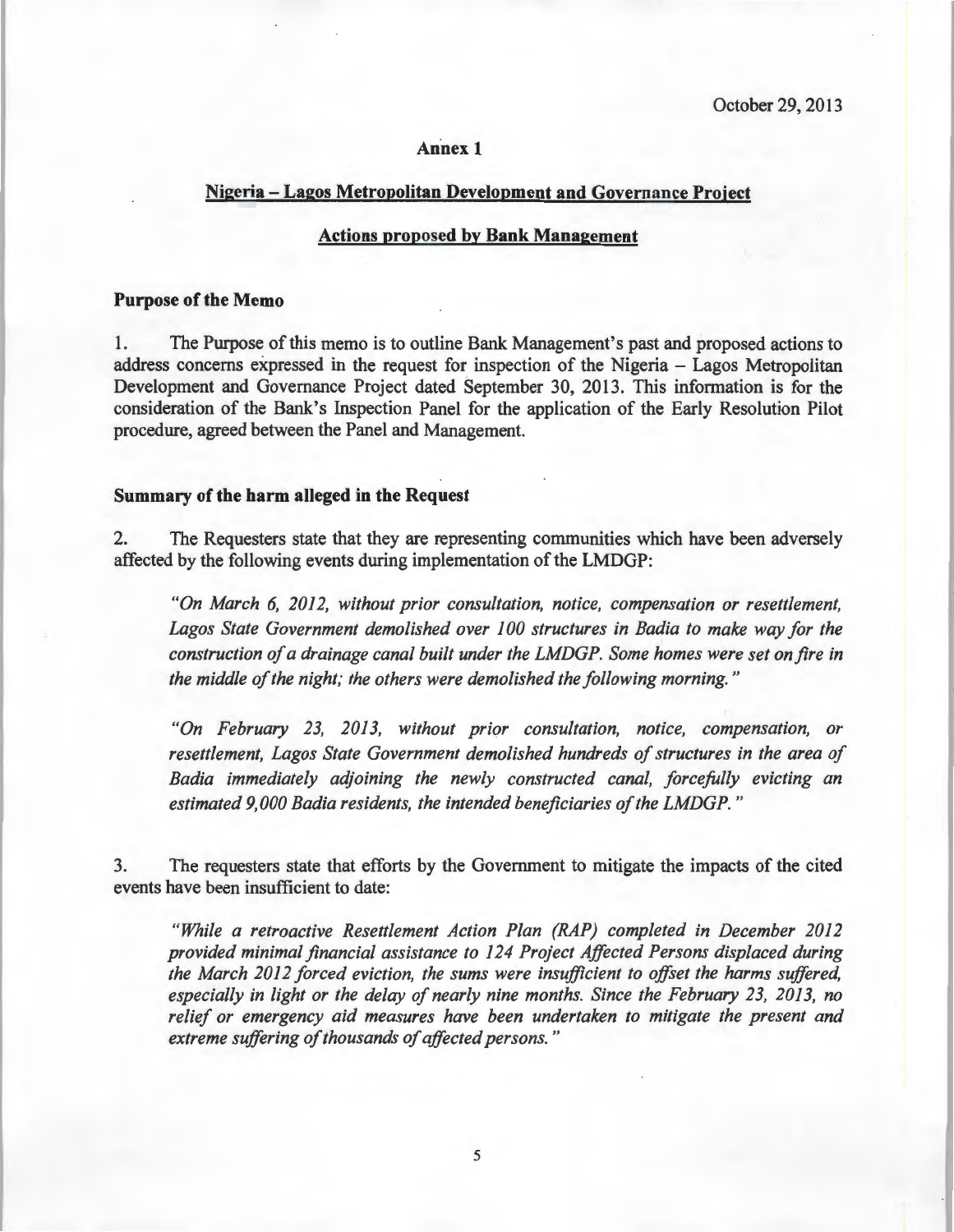## **Summary of Actions taken so far**

4. There are two demolitions referred to in the request: The first demolition occurred in 2012 in connection with the construction of a canal and a road located in the Badia area of Lagos. Management considered that, as the demolitions had occurred in the right-of-way of the canal, the Project-Affected Peoples (PAPs) should be compensated. After months of consultation with the community and a complex process of community verification a retroactive Resettlement Action Plan (RAP) was prepared and implemented by January 2013.

5. The second demolition occurred on February 23<sup>rd</sup>, 2013, in a section of Badia East. This demolition was not undertaken as part of project implementation. However, the Financing Agreement for the project states that *all* works related to upgrading urban facilities in Lagos – whether financed by the project or not  $-$  need to be carried out in accordance with the project's Resettlement Policy Framework (RPF).

6. Immediately after the 2013 demolitions the Bank team contacted the LMDGP team and the Government of Lagos. The Bank's Country office engaged in fact finding and reached out to representatives of the Social and Economic Rights Action Centre (SERAC), the NGO acting on behalf of affected people. The Bank team visited the demolition site in mid-March and met with SERAC. Soon after, the Country Director met with the Lagos Government to express the urgency of adhering to Bank policies applicable to the project.

7. A meeting with the Governor of Lagos was held on April 26, 2013, in Washington to agree on the way forward. Bank Management agreed to assist the Government of Lagos with the development of a detailed and time-bound action plan to address the demolition's impacts on the affected people. During the meeting, the Bank management requested that no further demolitions should take place except in accordance with the RPF, as provided for in the Financing Agreement/Project Agreement and that the people affected by the demolitions in Badia East need to be supported in a manner that is consistent with the provisions of the project's RPF.

8. During a safeguards mission May 6-10, 2013 the Bank Team met with the Lagos Government officials, the representatives of the affected people, SERAC, and the LMDGP team. It was then agreed that:

- a. By July 31, 2013 the Lagos Government would submit to the Bank a census and socioeconomic assessment to identify more precisely the affected population and lost assets and structures. The Bank team indicated to the Government that SERAC is also in the process of compiling a detailed list of all affected people. The Attorney General agreed that there was sufficient information to carry out a credible census.
- b. By August 31, 2013, an addendum to the 2012 RAP would be shared with the Bank. This would include entitlements to compensation consistent with and using the same valuation methodology as in the 2012 RAP. The Government representatives clearly understood that the issue of equity and expectations needed to be managed and therefore the same level of compensation will be provided to people most recently affected by demolitions as those who affected by the 2012 demolitions. The Bank team

6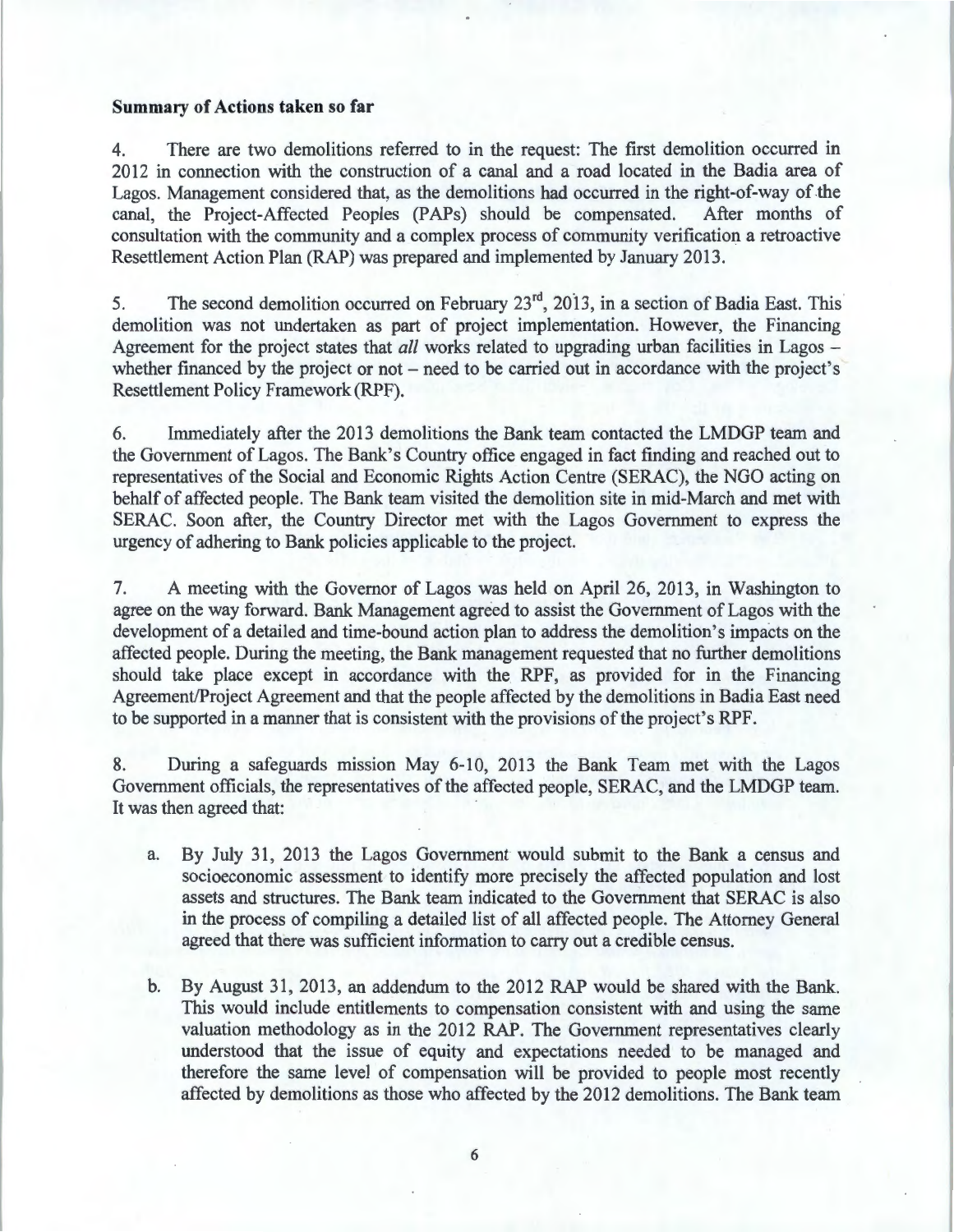also explained to the Government that, in accordance with OP 4.12, the RAP addendum would need to explain why people could not be relocated to another site and why the Government was offering only the option of cash compensation. The Government representatives further agreed to ensure that the PAPs were provided with skills training, micro-credit, and employment opportunities since cash compensation only was being offered. All of these points as well as a schedule of activities and a budget will be in the addendum to the RAP.

9. The Bank team also stressed the need to have a strong complaints handling mechanism and that people would have recourse to go to court if they were not satisfied with the compensation offered. The Bank team reiterated that it will continue to monitor the effective implementation of the RAP beyond project closure.

10. The Lagos Government has submitted the two reports as per the due dates. Further Bank missions took place to support the RAP preparation. The Bank's comments on the draft RAP were sent to the Lagos Government on September 11, 2013, suggesting that the Government's Technical Committee: i) move forward with consultations with Community Representatives and SERAC on the final census and financial proposal and ii) finalize implementation plans and arrangements, while iii) simultaneously improving the quality/technical elements of the document itself (the Bank letter included an annex with detailed comments on the RAP).

11. In the second half of September 2013, efforts were made by both sides - the Government and representatives of the PAPs - to agree on: i) the list of affected people and ii) the compensation levels. The Bank team participated in some of these negotiations and observed the good progress which was achieved. In particular, the Government agreed to increase the monthly rental allowance to reflect an understanding that the community members may need to move to more expensive premises; the Government also agreed to add a 5% contingency to the costs of replacement of structures to reflect possible variations in price, etc. The draft RAP was cleared by Bank Management on September 30, 2013, with the proviso that it may be further updated to address some conditions that need to be worked out further or clarified, pending discussions with the Technical Committee.

12. Since the closing date, Management has regularly followed up with the Government of Lagos on the implementation of the RAP. A meeting was held in Ahuja on October 8, 2013 with the Director of the Lagos State Technical Committee to review the RAP implementation plan including: (i) review of compensation levels, (ii) completion of list of beneficiaries, (iii) RAP support to the livelihoods of the affected people ; (iv) the RAP complaints handling mechanism and; (v) the timetable for implementation. More specifically the Bank team raised the following issues for consideration by the Lagos State Government:

- a. Rental Information: Lagos State Government has been requested to provide rental information for the PAPs. This will ensure that displaced persons have adequate information on rental and are able to secure legal housing.
- b. Grievance mechanism: The Citizens Mediation Centre (CMC) is a core component of the grievance mechanism for the implementation of the RAP. As some concerns were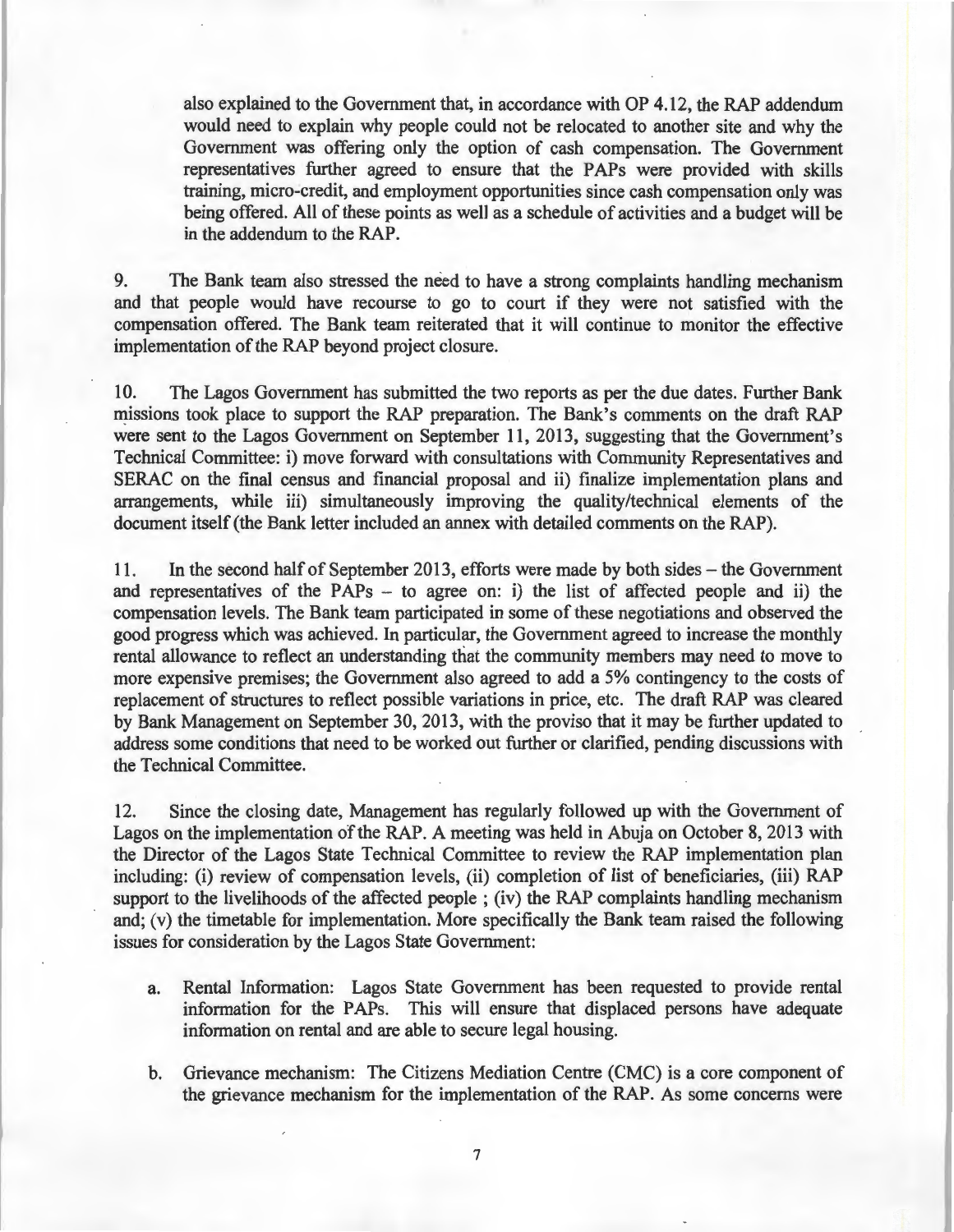raised the Bank has asked the Government to provide more information on the independence of the state-run CMC.

- c. RAP Disclosure: It is important for Lagos Government to ensure that the RAP is disclosed to the public in Lagos (especially to all the PAPs).
- d. RAP Implementation: Preparations for the effective implementation of the RAP will need to start immediately. Implementation modalities will need to be completed and appropriate human resources mobilized from the core PIU following project closure.

## **Proposed actions going forward**

13. Management intends to continue its efforts to address the concerns raised by the requesters which have been mentioned earlier. This will include the following actions:

- a. In May 2013, the Bank team had followed up with the community and SERAC regarding the December 2012 RAP. No concerns about compensation amounts were raised and the community expressed appreciation for the prompt handling of the matter by the Bank and the Government. As this issue has been raised in the Request, the Bank team will seek clarification from SERAC on the nature of these claims and the reasons why these could not brought to the attention of the Bank team. The Bank team will review these claims and follow up with the Government on redress as appropriate.
- b. The Lagos Government is expected to submit the revised RAP on October 28, 2013. The Bank team will review it and ensure that it reflects the commitments made earlier and follow up on its disclosure to and consultation with the community.
- c. The Lagos Government has committed to compensation payments by December 16, 2013. IDA is financing US\$ 3 million for the compensation to the PAPs; the Government will supplement this amount as and when necessary. The Bank team will work with the Technical Committee on speeding up the disbursement to ensure the payments are made within the grace period of the credit (January 31, 2014). If delays occur in the payment schedule, Bank management will seek an extension of the grace period.

# **Management would like to underscore the following points which in Management's view provide a sound basis to implement the actions described above:**

14. *Government Commitment.* The Government has recognized and acknowledged its continued obligation to implement the mitigation measures spelled out under the Bank's safeguard instruments notwithstanding the closure of the project. The Government has assured the Bank of its commitment to do so.

15. *Funding for compensation payments has been secured.* As stated above, the Bank has cleared the draft RAP and will clear the final RAP shortly. The Bank has set aside funds for the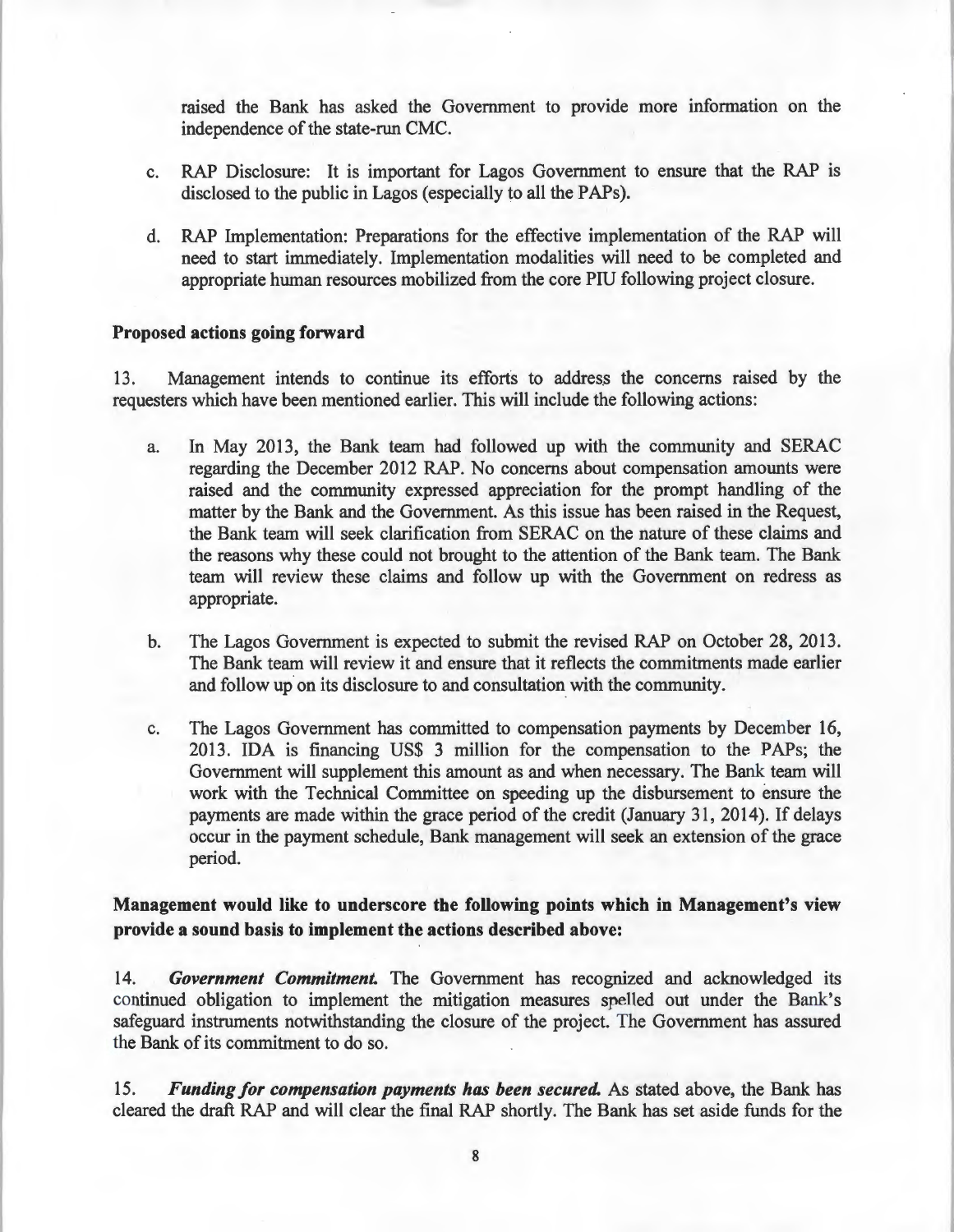RAP, which takes into account the Government's estimate and includes a margin for any contingencies. Bank Management is ready to consider extending the grace period to accommodate the time requirements to reach agreement between the two sides on the exact number of beneficiaries and the amount of compensation for the majority of the cases.

16. *The Bank has and will continue to supervise the RAP implementation.* Bank Management is committed to continue the close supervision of the implementation of the RAP by: a) regular visits to Lagos by project team and management (the next mission is scheduled for October 24, 2013), b) mobilizing an experienced local consultant paid by the Bank to provide assistance to the Lagos Government in ensuring close adherence to Bank resettlement policies.

17. *Legal Remedies available to the Bank.* The Bank has had good relationship with the Lagos Government which has delivered on all of the agreements. Bank Management expects that this positive and collaborative attitude will prevail in the next months in addressing the impacts of the demolitions. This relationship is embedded in a strong on-going lending program with the State anchored by the preparation of a Development Policy Operation which is an important element in the Government's program. Notwithstanding this relationship, the Bank has always the opportunity and the right to invoke all the remedies that are available under its legal agreements.